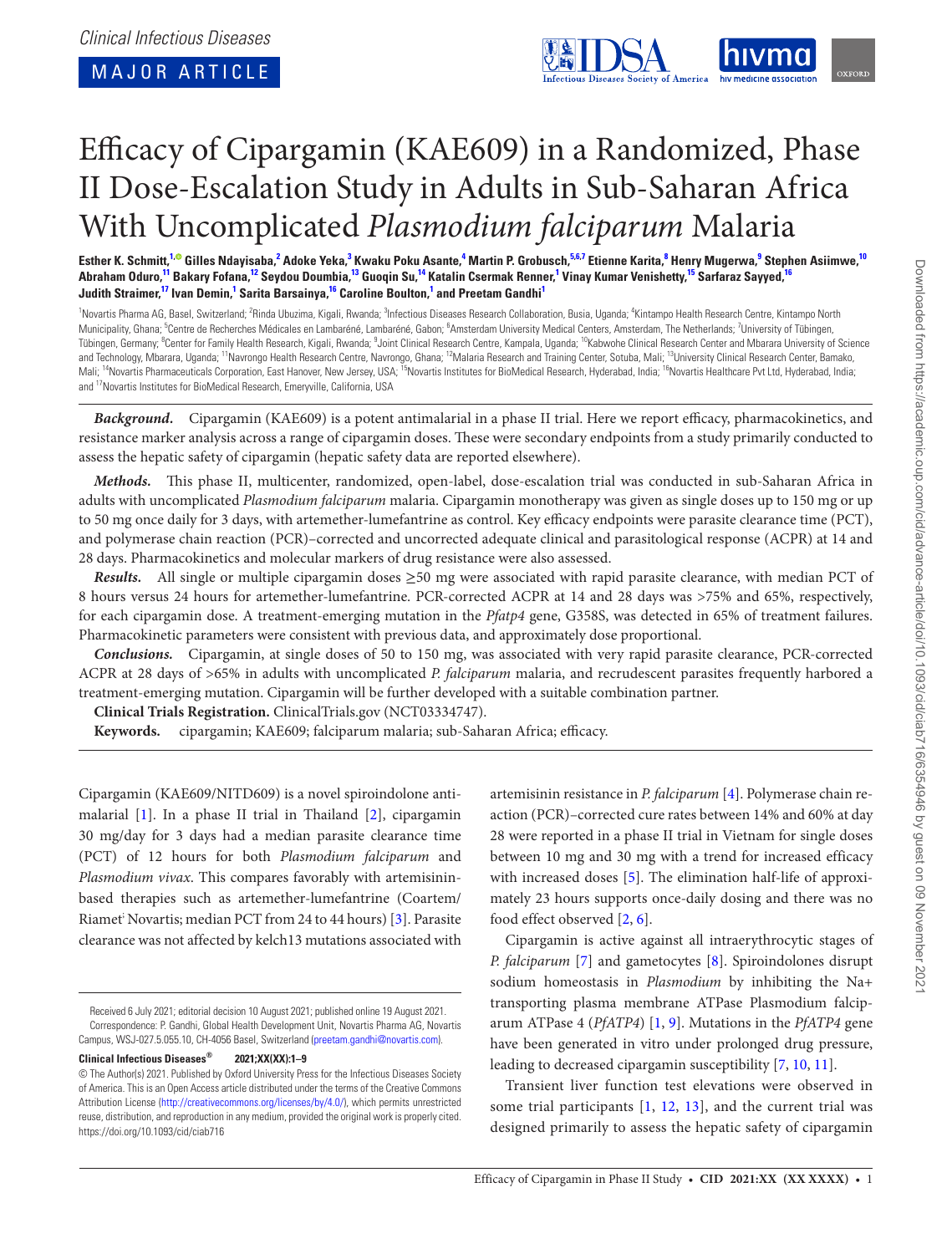in an active-controlled setting by comparison to current standard of care (artemether-lumefantrine). Hepatic safety results will be described elsewhere. Here we describe the efficacy and pharmacokinetics of cipargamin, and analysis of cipargamin resistance markers, which were assessed as secondary objectives.

## **METHODS**

#### **Study Design and Setting**

This was a multicenter, randomized, open-label, doseescalation phase II trial, conducted in Mali, Gabon, Ghana, Uganda, and Rwanda. The protocol and all amendments were reviewed by the Independent Ethics Committee or Institutional Review Board for each center. The trial was conducted according to International Conference on Harmonisation (ICH) E6 Guidelines for Good Clinical Practice. The trial is registered with ClinicalTrials.gov (NCT03334747).

## **Participants**

Eligible patients were adults ( $\geq$ 18 years old and  $\geq$ 45 kg body weight) with microscopic confirmation of acute uncomplicated *P. falciparum* malaria (parasitemia of 500 to 50 000/μL with axillary temperature ≥37.5ºC or oral/tympanic/rectal temperature ≥38.0ºC or history of fever during the previous 24 hours). Exclusion criteria included mixed *Plasmodium* infections and severe malaria according to World Health Organization (WHO) criteria [\[14](#page-8-5)]. Full exclusion criteria are provided in the [Supplementary Appendix](http://academic.oup.com/cid/article-lookup/doi/10.1093/cid/ciab716#supplementary-data).

## **Randomization and Dose Escalation**

Patients were treated in 5 cohorts, using ascending single or multiple doses of cipargamin [\(Figure 1](#page-2-0)). It was originally planned to enroll 4 cohorts, with maximum cipargamin dosages of a 75-mg single dose and 50 mg once daily for 3 days. Cohort 5 (150-mg single cipargamin dose) and an optional sixth cohort in which patients would receive 110-mg or 225-mg single doses, depending on hepatic safety in cohort 5, were added in a protocol amendment made when the trial was ongoing. If no added benefit was expected from using the 225-mg dose, the trial could be stopped after cohort 5. Cipargamin doses in the first 2 cohorts were potentially subtherapeutic, so the minimum number  $(N = 10)$  of patients needed to assess the primary objective was included. Subsequent cohorts each aimed to recruit 20 cipargamin patients. It was planned to treat 10 patients per cohort with artemether-lumefantrine (80/480 mg, twice daily for 3 days; Novartis Pharma AG) as an active comparator.

Recruitment to cohorts was sequential. After completion of each cohort, dose escalation of patients to the next cohort was determined by decision criteria (provided in [Supplementary](http://academic.oup.com/cid/article-lookup/doi/10.1093/cid/ciab716#supplementary-data) [Table 1\)](http://academic.oup.com/cid/article-lookup/doi/10.1093/cid/ciab716#supplementary-data) based on postbaseline changes in Liver Function Test (LFTs) and approval by the safety review committee (SRC). The

SRC (which included 1 external hepatologist) met formally after cohorts 1, 3, 4, and 5 had completed treatment.

Within each cohort, patients were randomized in parallel to treatment groups using Interactive Response Technology (IRT). After being contacted by the investigator, the IRT assigned a randomization number (using a validated system that automated the random assignment of patient numbers to randomization numbers) that linked the patient to a treatment arm and specified a unique medication number for the study drug to be dispensed to the patient. The randomization number was not communicated to the investigator. Randomization to a cohort could be suspended if patients experienced safety events.

Patients received close monitoring in an inpatient setting for at least the first 3 days, followed by frequent outpatient monitoring for a total of 4 weeks. Patients were required to yield 2 consecutive negative blood smears for parasites and clearance of fever to be discharged. Cipargamin patients who met protocolspecified treatment failure criteria received artemetherlumefantrine as rescue medication.

#### **Procedures**

Blood samples were taken for parasite counts (Giemsa-stained thick and thin films) at baseline; at 2, 4, 8, 12, 24, 36, 48, 60, and 72 hours; then at days 4, 7, 10, 14, 21, and 28 after starting treatment, and at unscheduled visits. At least 200-thick film visual fields were examined. Parasite counts were made per 200 leukocytes (or if the count was <100 parasites, counting was continued for up to 500 leukocytes). The sampling schedule and method for pharmacokinetic analysis are provided in [Supplementary](http://academic.oup.com/cid/article-lookup/doi/10.1093/cid/ciab716#supplementary-data)  [Appendix](http://academic.oup.com/cid/article-lookup/doi/10.1093/cid/ciab716#supplementary-data). Parent drug concentrations in plasma samples were determined using a validated high-performance liquid chromatography–tandem mass spectrometry with electrospray ionization, with a lower limit of quantification of 1 ng/mL for cipargamin [[5](#page-7-4), [6\]](#page-7-5). PCR genotyping to assess recrudescence versus reinfection and identify resistance markers [\[15](#page-8-6), [16\]](#page-8-7) was performed at baseline and at the time of treatment failure. Methods for *Pfatp4* analysis are provided in the [Supplementary](http://academic.oup.com/cid/article-lookup/doi/10.1093/cid/ciab716#supplementary-data)  [Appendix](http://academic.oup.com/cid/article-lookup/doi/10.1093/cid/ciab716#supplementary-data).

## **Outcomes and Measurements**

Planned efficacy outcomes were as follows: PCR-corrected and uncorrected adequate clinical and parasitological response (ACPR) at 14 and 28 postdose; PCT; fever clearance time (FCT); proportions of patients with parasitemia at 12, 24, and 48 hours; parasite reduction ratio at 24 hours (PRR24); incidence of reinfection and recrudescence at 28 days; incidence of early treatment failure (ETF; defined in this study [\[Supplementary Table 2](http://academic.oup.com/cid/article-lookup/doi/10.1093/cid/ciab716#supplementary-data)] more strictly than in the WHO definition [[17\]](#page-8-8) as subtherapeutic doses of cipargamin were used in the first 2 cohorts); late clinical failure (LCF); and late parasitological failure (LPF).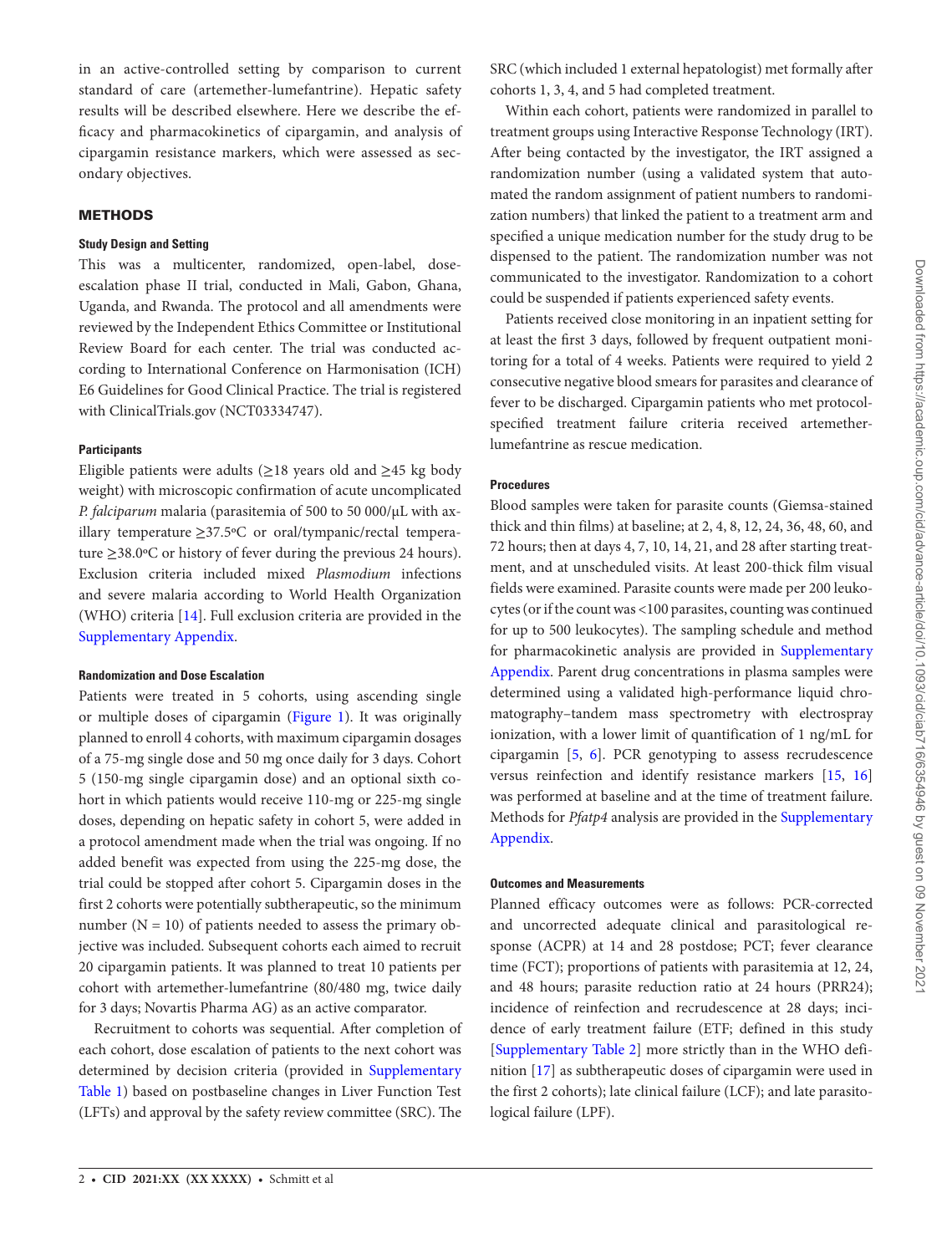





Pharmacokinetic parameters calculated were maximum plasma concentration  $(C_{\text{max}})$ ; time to maximum plasma concentration  $(T_{\text{max}})$ ; areas under the concentration-time curve from time zero to the time of the last quantifiable concentration  $(AUC<sub>last</sub>)$ , zero to infinity  $(AUC<sub>inf</sub>)$ , and zero to 24 hours  $(AUC<sub>0.24h</sub>)$ ; and elimination half-life  $(T_{1/2})$ .

## **Statistical Analysis**

Analyses of efficacy variables were based on the full analysis set (all randomized patients who took at least 1 dose of study treatment during the treatment period and whose baseline parasite count was greater than zero). Artemether-lumefantrine groups

<span id="page-2-0"></span>from all cohorts were pooled for analysis. The ACPR was calculated for each treatment by cohort, with 95% confidence intervals (CIs) provided using the Clopper-Pearson method, as were rates of ETF, LCF and LPF, and proportions of patients with parasitemia by time point. For PCT and FCT, descriptive statistics (mean, standard error, median, quartiles) were presented for each treatment by cohort using the Kaplan-Meier method. Incidence rates of recrudescence and reinfection at day 29 were estimated using the Kaplan-Meier method based on the subset of full analysis set patients with clearance of initial infection before day 15. For PRR24 hours, descriptive statistics and 95% CI for the geometric mean were provided by cohort and treatment.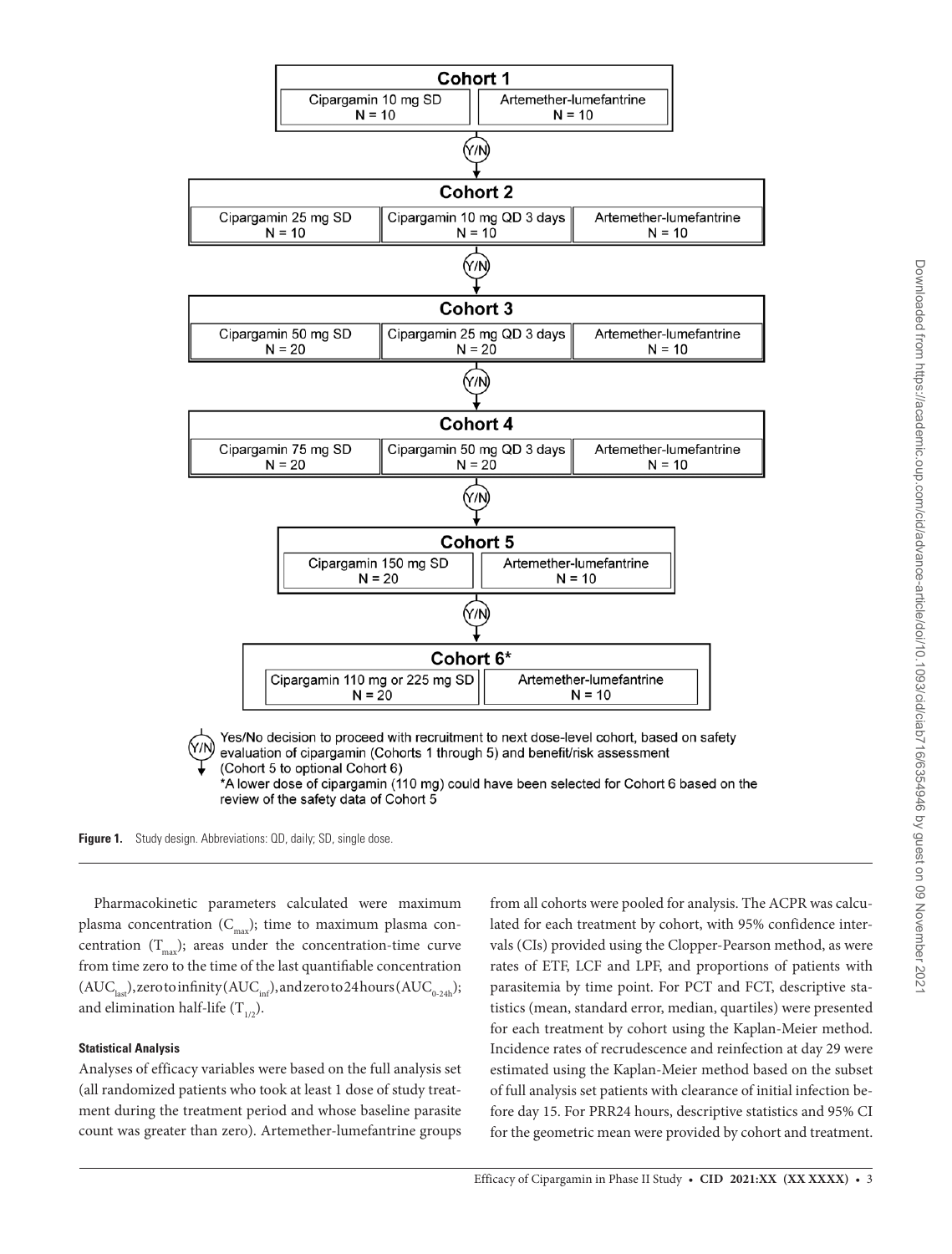If the asexual parasite count at hour 24 was 0, the half value of detection limit was used to calculate the ratio. The detection limit was assumed to be 20 parasites/µL. Pharmacokinetic analyses were based on the pharmacokinetic analysis set (all patients in the safety analysis set who had evaluable pharmacokinetic parameter data and took at least 80% of the assigned study medication). Noncompartmental analysis was used and descriptive statistics were provided. Two-sided 90% CIs were only calculated for  $AUC_{0.24b}$ ,  $C_{\text{max}}$ , and  $T_{\text{max}}$ .

### RESULTS

## **Study Patients**

The trial started on 16 November 2017 and was completed on 23 November 2019. A total of 188 patients (11 in Mali, 16 in Gabon, 29 in Ghana, 58 in Uganda, and 74 in Rwanda) were randomized in 5 cohorts ([Supplementary Figure 1\)](http://academic.oup.com/cid/article-lookup/doi/10.1093/cid/ciab716#supplementary-data), 137 to cipargamin and 51 to artemether-lumefantrine. Two cipargamin patients were randomized but not treated and were excluded from the efficacy and pharmacokinetic analyses, and a further 2 patients were excluded from the pharmacokinetic analyses.

Patient demographics were comparable across treatment groups and consistent with the intended target population [\(Supplementary Table 3\)](http://academic.oup.com/cid/article-lookup/doi/10.1093/cid/ciab716#supplementary-data). Cohorts were balanced in terms of baseline characteristics, except for *P. falciparum* count, which tended to be higher in cohorts 4 and 5 (median asexual forms/ µL in cipargamin groups between 8190 and 15 697) than cohorts 1 to 3 (850 to 6430). Cohorts 1 and 2 used potentially subtherapeutic doses: in view of this, the range of parasitemia permitted for inclusion in the study was low (500 to 50 000 parasites/µL).

#### **Efficacy**

All cipargamin doses 50 mg or higher were associated with very rapid parasite clearance, with a median PCT of 8 hours compared with 24 hours for artemether-lumefantrine, with an apparent dose response plateauing at the 50-mg single dose [\(Table 1\)](#page-3-0). [Figure 2](#page-4-0) shows mean parasitemia by treatment over time, and the observed dose response is consistent with that for PCT. Parasite clearance profiles by dose for individual patients are

#### <span id="page-3-0"></span>**Table 1. Parasite Clearance Time (Hours) by Treatment Group**

presented in [Figure 3](#page-5-0) and show very rapid clearance of parasitemia at cipargamin doses of 50 mg or higher.

Parasite reduction ratios at 24 hours increased with cipargamin dose. Peak median PRR24 around 1000 was achieved with the 50-mg single dose, whereas median PRR24 for the 25-mg single dose was approximately 600 and was below 100 for the 10-mg single dose. Due to the rapid parasite clearance with higher cipargamin doses, such that postbaseline parasite levels were undetectable in many patients, and the exclusion of patients with more than 50 000 parasites/µL from the study, the observed PRR24 for those doses may not reflect the actual values possible.

The FCT could not be meaningfully assessed in cohorts 1 to 3 due to the small numbers of patients with pyrexia, which was probably related to antipyretic treatment with paracetamol (acetaminophen). In cohorts 4 and 5, FCT was shorter with all cipargamin dose regimens (means ranging from 5.7 to 9.9 hours) than the pooled artemether-lumefantrine group (13.2 hours).

The PCR-corrected ACPRs at 14 and 28 days of over 75% and 65%, respectively ([Figure 4](#page-6-0)), were achieved in all single- and multiple-dose arms. The PCR-uncorrected ACPR [\(Supplementary Table 4](http://academic.oup.com/cid/article-lookup/doi/10.1093/cid/ciab716#supplementary-data)) in most cipargamin dose groups was lower than the PCR-corrected ACPR, especially at 28 days, reflecting reinfection rates. The recrudescence rate at 28 days was 24/135 (17.8%) for cipargamin; the Kaplan-Meier probability of recrudescence across cipargamin groups ranged from 10% to 32.5%. There was no obvious relationship of ACPR, rates of reinfection, or recrudescence to cipargamin dose. Differences between cohorts in baseline parasite counts (medians ranging from  $850/\mu$ L in the cipargamin 10-mg singledose group to 15 697/µL in the 50-mg/day for 3 days group), and the sequential recruitment by cohort leading to additional seasonal and geographic variability, complicate comparisons between cohorts. As expected, patients receiving artemether-lumefantrine had lower rates of reinfection and recrudescence. Early treatment failure (according to the study definition) only occurred in 1 artemether-lumefantrine patient; LCF and LPF were more common in cipargamin-treated patients [\(Supplementary Table 2](http://academic.oup.com/cid/article-lookup/doi/10.1093/cid/ciab716#supplementary-data)).

|                     | Cipargamin Dose/Regimen |                      |                        |                      |                        |                      |                        |                         |                            |
|---------------------|-------------------------|----------------------|------------------------|----------------------|------------------------|----------------------|------------------------|-------------------------|----------------------------|
|                     |                         | 10 mg QD             |                        | 25 mg QD             |                        | 50 mg QD             |                        |                         | Artemether-                |
|                     | 10 mg SD<br>$(n = 10)$  | 3 days<br>$(n = 10)$ | 25 mg SD<br>$(n = 12)$ | 3 days<br>$(n = 20)$ | 50 mg SD<br>$(n = 21)$ | 3 days<br>$(n = 19)$ | 75 mg SD<br>$(n = 21)$ | 150 mg SD<br>$(n = 22)$ | lumefantrine<br>$(n = 51)$ |
| <b>Median PCT</b>   | 24.4                    | 30.1                 | 11.6                   | 8.1                  | 8.2                    | 8.2                  | 8.0                    | 8.1                     | 24.3                       |
| $(2-sided 95\% CI)$ | (8.0, 48.0)             | (4.2, 36.7)          | (8.0, 24.0)            | (8.0, 12.2)          | (8.0, 12.2)            | (8.0, 12.0)          | (8.0, 8.1)             | (2.1, 9.2)              | (24.1, 36.0)               |

PCT was calculated from the date of first treatment and is based on uncorrected parasite counts. Patients without parasite clearance for whatever reason are censored at the time of last parasite assessment. In the case that a patient receives rescue medication before parasite clearance, the time to event is censored at the first use of rescue medication. Abbreviations: CI, confidence interval; PCT, parasite clearance time; QD, daily; SD, single dose.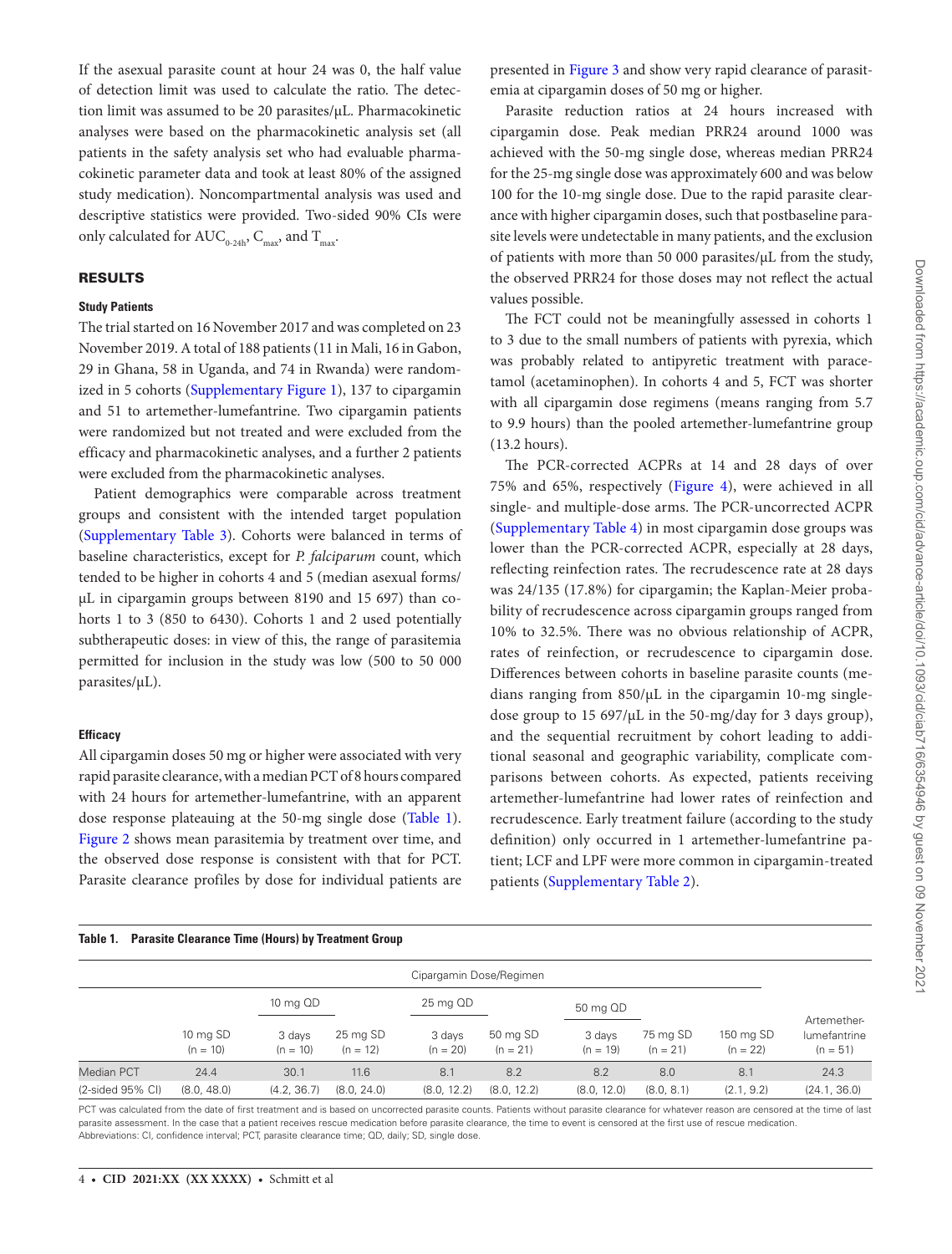

**Figure 2.** Mean parasite count over time (at scheduled visits only) by treatment group.

## **Resistance Marker Analysis**

Baseline samples did not show any known mutations associated with resistance in the *Pfatp4* gene. One specific mutation in the *Pfatp4* gene, G358S, was detected in samples from 22 of 34 patients treated with cipargamin at the time of treatment failure [\(Table 2\)](#page-6-1). A full list of identified mutations is available in [Supplementary Table 6](http://academic.oup.com/cid/article-lookup/doi/10.1093/cid/ciab716#supplementary-data). The G358S mutant appeared to be more common in recrudescences with higher doses of cipargamin, which may reflect greater selective pressure and/or higher parasite counts in cohorts receiving such doses. All 34 patients with treatment failure after cipargamin monotherapy were successfully treated with standard of care (artemether-lumefantrine), including recrudescences with the mutant (G358S) parasites. The PCT in cipargamintreated patients infected with parasites with kelch13 mutations at baseline did not differ significantly from patients with wild-type kelch13. Details on the observed prevalence of kelch13 mutations are reported separately [\[18\]](#page-8-9).

#### **Pharmacokinetics**

Summary statistics for pharmacokinetic parameters are pre-sented in [Supplementary Table 5](http://academic.oup.com/cid/article-lookup/doi/10.1093/cid/ciab716#supplementary-data). After a single dose, median  $T_{\text{max}}$  of cipargamin in plasma ranged from 4 to 8 hours; mean  $\text{C}_{\text{max}}$   $\text{AUC}_{\text{last}}$  and  $\text{AUC}_{\text{0-24h}}$  increased with dose over the tested range (10 to 150 mg) and were approximately dose-proportional. <span id="page-4-0"></span>Pharmacokinetic parameters after multiple doses were consistent with those after single doses. High variability in exposure (coefficient of variation: 25–53%) was observed across cohorts similarly to previous studies [[2\]](#page-7-1) and might be due to variability in ɑ1-acid glycoprotein levels in patients [[1\]](#page-7-0). Mean elimination half-life ranged from 24.4 to 35.1 hours after a single dose and 29.9 to 32.4 hours after 3 days of once-daily dosing; steady state was not attained after 3 days. The mean accumulation ratio was 1.4 following once-daily doses for 3 days.

The exposure–response relationship for PRR24 was explored. PRR24 increased steeply with cipargamin exposure. Peak PRR24 appeared to be at an exposure of 15–20 μg.hr/mL and remained stable at higher exposures ([Figure 5\)](#page-7-8). For patients with exposures of approximately 10 μg.hr/mL or greater, there was no detectable parasitemia 24 hours postdose. This may have complicated the interpretation at higher exposures, where the curve may not reflect the true relationship between PRR24 and exposure. Dose selection for future studies could target an exposure above 15 μg.hr/mL for achieving peak PRR24, as in patients with malaria in this study, exposures as high as approximately 50 μg.hr/mL were observed without safety concerns.

## **DISCUSSION**

In recent years, mortality from malaria has declined, mainly due to the deployment of vector control measures and antimalarials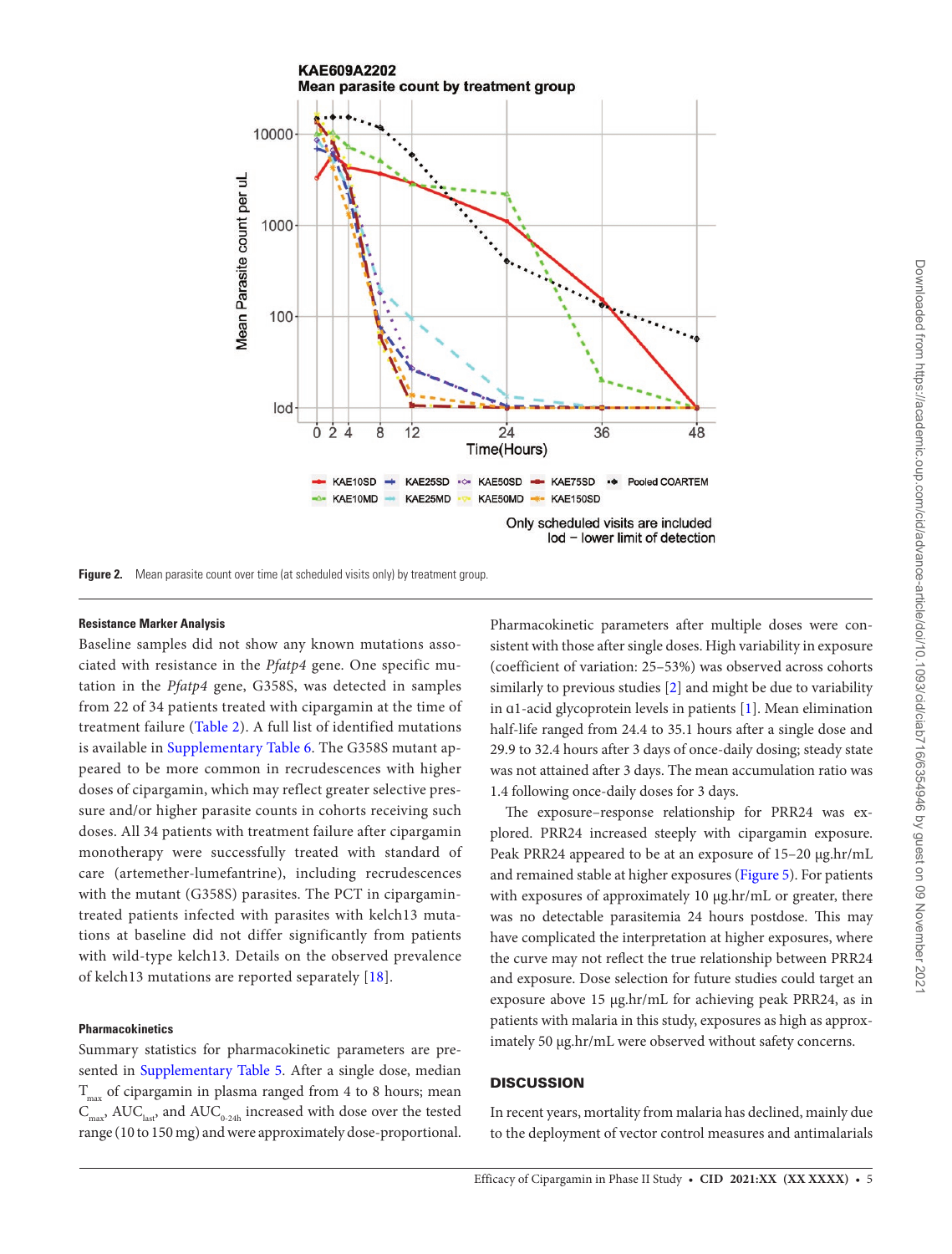

**Figure 3.** Individual patient parasite counts over time by treatment group; 1 point per patient per visit.

based on artemisinin derivatives [[14\]](#page-8-5). Artemisinin-based combination therapies provide rapid clearance of parasitemia and high ACPR. The emergence of resistance in South-East Asia [\[19](#page-8-10)-[21\]](#page-8-11), and more recently in Rwanda [[22\]](#page-8-12), threatens the utility of artemisinins, might derail current malaria control efforts, and highlights the need to develop novel antimalarials.

Cipargamin is a novel spiroindolone antimalarial that has shown rapid parasite clearance in phase II studies [[1](#page-7-0), [2,](#page-7-1) [5\]](#page-7-4). The current trial was conducted to assess the hepatic safety of cipargamin, following the observation of transient, mainly asymptomatic, LFT elevations in previous studies. Here we describe the efficacy and pharmacokinetics of cipargamin from this study, across a wide range of doses (10-mg to 150 mg single dose and 10-mg to 50-mg daily for 3 days). This was the first clinical trial to be performed with cipargamin in sub-Saharan Africa.

This study was not powered to assess efficacy, and the sequential cohorts and differences in baseline parasite counts complicate comparisons of efficacy between treatment arms. Patients were adults in sub-Saharan Africa (who are likely to have acquired partial immunity against malaria), so efficacy results may not be easily generalizable to other age groups or regions [[2](#page-7-1), [5](#page-7-4)].

<span id="page-5-0"></span>In previous studies, cipargamin treatment was notable for the rapid clearance of parasites [\[2,](#page-7-1) [5\]](#page-7-4). Results from this study support this observation and show a clear dose–response relationship, demonstrated by PCT, PRR, and the time course of parasitemia. Artemisinin is regarded as a fast-acting antimalarial, and it is notable that cipargamin at doses of 50 mg and above showed considerably shorter PCT than artemetherlumefantrine (median values of ~8 hours and 24 hours, respectively). This was reflected in the time course of parasitemia reduction.

The ACPR, reported here across a wide cipargamin dose range, including 5 single-dose arms, was similar across treatment groups at day 15, but at day 29, recrudescence, LCF, and LPF were more frequent with cipargamin than with artemether-lumefantrine. This might be expected as cipargamin was used as monotherapy and the elimination half-life is approximately 24 hours. Other antimalarials with similar or shorter half-lives have also shown high rates of recrudescence when used as monotherapies [[23](#page-8-13), [24\]](#page-8-14). In an early study in China, artemether monotherapy with 4 doses (twice daily for 2 days) showed an uncorrected ACPR of 46% [[3](#page-7-2)]. Cipargamin will be developed as the fast-acting component in a combination regimen and efficacy of the combination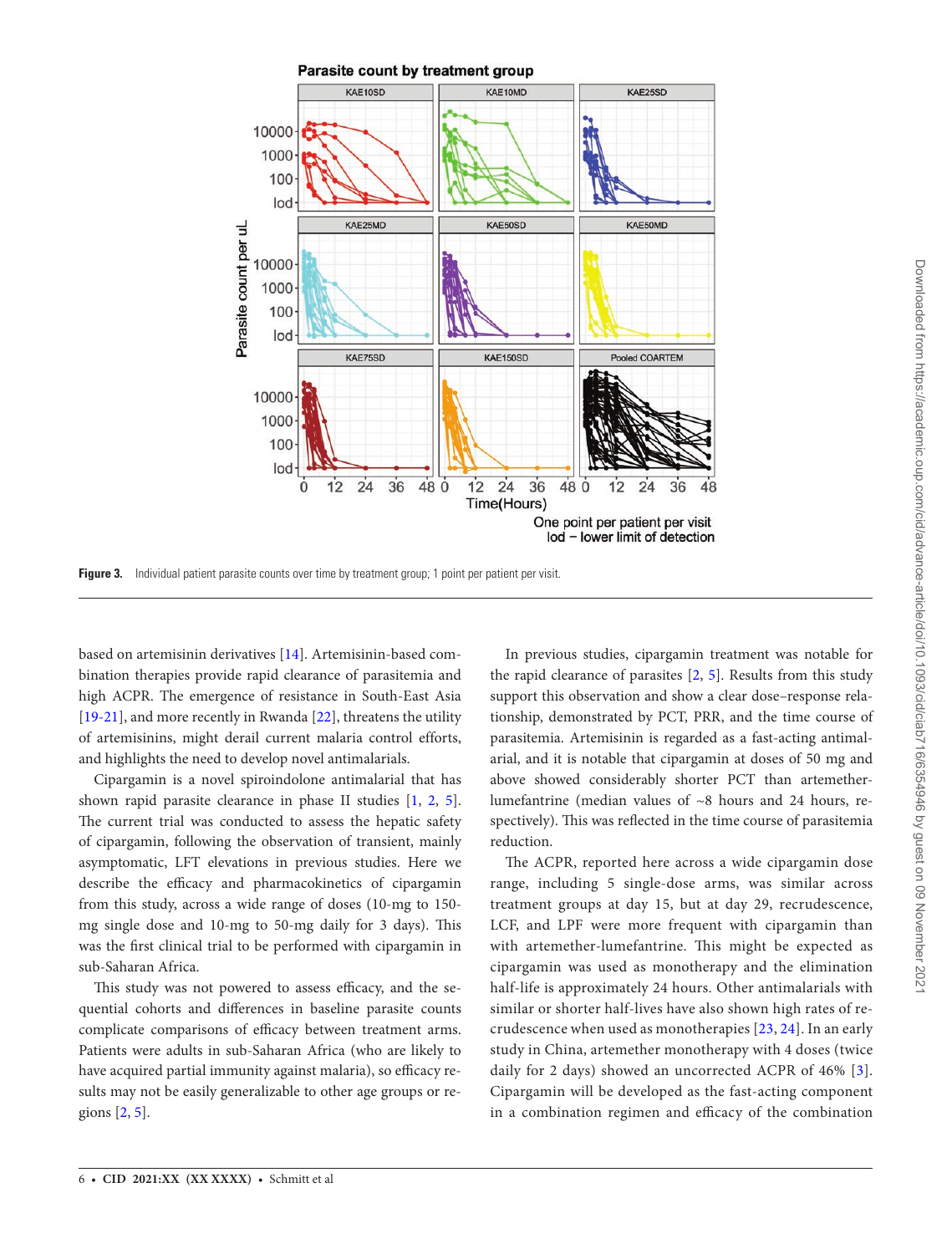

<span id="page-6-0"></span>Figure 4. PCR-corrected ACPR by treatment group. Abbreviations: ACPR, adequate clinical and parasitological response; CI, confidence interval; PCR, polymerase chain reaction; QD, daily.

needs to be noninferior in all age groups compared with standard of care.

As with other PfATP4 inhibitors, mutations in the *PfATP4* gene that lead to decreased susceptibility have been selected in vitro under prolonged drug pressure of cipargamin, which indicates the polymorphic nature of the gene [\[7,](#page-7-6) [10](#page-8-1), [11,](#page-8-2) [25](#page-8-15)]. In cases of treatment failure with cipargamin, a specific *PfATP4* mutation (G358S) was common. The G358S mutant was first

<span id="page-6-1"></span>**Table 2. Occurrence of Recrudescence With** *PfATP4* **G358S Mutation, by Dose Regimen**

|                               |                       | Patients, n (%)              |                                       |  |  |  |
|-------------------------------|-----------------------|------------------------------|---------------------------------------|--|--|--|
| Dose regimen                  | Number of<br>Patients | Late Treat-<br>ment Failures | Recrudescences With<br>G358S Mutation |  |  |  |
| Cipargamin 10 mg SD           | 9                     | 1(11)                        | $0(-)$                                |  |  |  |
| Cipargamin 25 mg SD           | 12                    | 4 (33)                       | $O(-)$                                |  |  |  |
| Cipargamin 50 mg SD           | 21                    | 4(19)                        | 4(19)                                 |  |  |  |
| Cipargamin 75 mg SD           | 20                    | 5(25)                        | 3(15)                                 |  |  |  |
| Cipargamin 150 mg SD          | 22                    | 9(41)                        | 5(23)                                 |  |  |  |
| Cipargamin 10 mg QD<br>3 days | 10                    | 1(10)                        | 1(10)                                 |  |  |  |
| Cipargamin 25 mg QD<br>3 days | 20                    | 4(20)                        | 3(15)                                 |  |  |  |
| Cipargamin 50 mg QD<br>3 days | 19                    | 6(32)                        | 6 (32)                                |  |  |  |
| Total                         | 133                   | 34(26)                       | 22(17)                                |  |  |  |

Abbreviations: QD, daily; *PfATP4*, Plasmodium falciparum ATPase 4; SD, single dose.

described from in vitro experiments and was generated under selection pressure for SJ733 [\[26](#page-8-16)], a dihydroisoquinolone antimalarial candidate compound that targets PfATP4 [\[27](#page-8-17)]. Since this and other known *PfATP4* mutations were not detected in any of the baseline samples, this suggests that there is no preexisting cipargamin resistance. Treatment with cipargamin monotherapy appears to have selected resistant parasites that arise spontaneously and are likely to be present in small numbers in patients with high parasitemia and undetectable at baseline [\[25\]](#page-8-15). This observation is consistent with preclinical data for cipargamin demonstrating a medium risk for resistance [\[7\]](#page-7-6). All patients with recrudescent parasites, including those with the G358S mutation, were successfully treated with artemetherlumefantrine. This confirms previous in vitro and clinical data regarding lack of cross-resistance between artemisinins and cipargamin and distinct modes of action [[2](#page-7-1), [7](#page-7-6)]. Further in vitro characterization of the G358S mutant is needed to better understand potential fitness costs and transmissibility. In future clinical studies, monitoring of resistance markers will be advised, and selection for resistance should be prevented by combining cipargamin with a long-acting partner compound with a high barrier to resistance.

In conclusion, cipargamin, at single doses of 50 mg to 150 mg, was associated with very rapid parasite clearance and PCRcorrected ACPR at day 29 of at least 65% in adult patients with uncomplicated *P. falciparum* malaria. This monotherapy study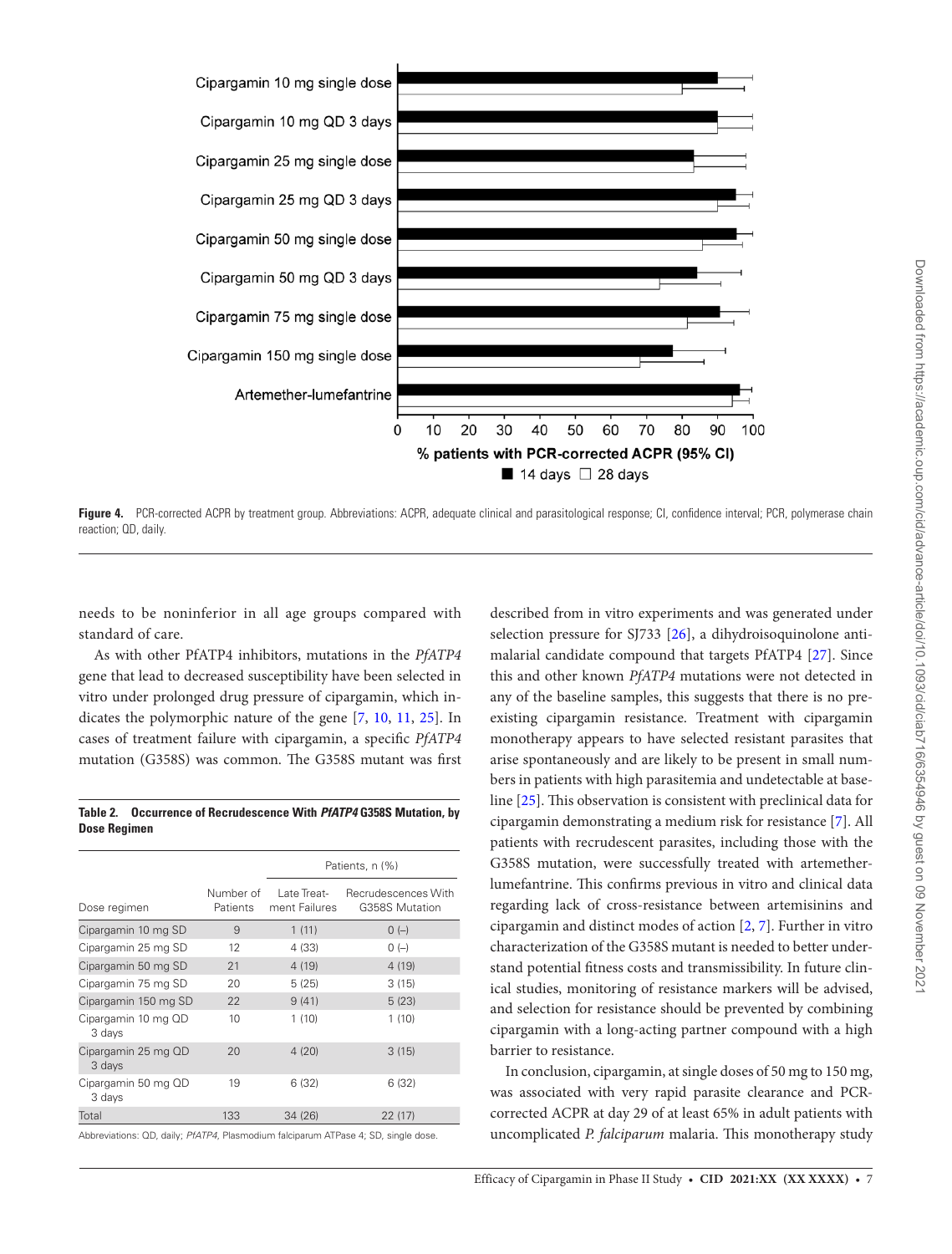

<span id="page-7-8"></span>If the asexual parasite count at Hour 24 was 0, the half value of detection limit was used to calculate the ratio. The detection limit is assumed to be 20/uL

Figure 5. Exposure–response scatterplot for PRR24 and AUC0-24h for cipargamin-treated patients. Black symbols represent data with parasitemia counts at 24 hours above the limit of detection; gray symbols represent data with parasitemia counts at 24 hours below the limit of detection; black solid line: local regression line; gray-shaded area: confidence interval around the local regression line. Abbreviations: AUC0-24h, area under the concentration-time curve from zero to 24 hours; LOD, limit of detection; PRR24, parasite reduction ratio at 24 hours.

confirms the need for fixed-dose combination therapy to avoid recrudescence and selection for resistant parasites. Cipargamin, with its high potency, rapid parasite clearance, and potential for single-dose cure will be further developed for uncomplicated malaria with a suitable combination partner.

#### Supplementary Data

Supplementary materials are available at *Clinical Infectious Diseases* online. Consisting of data provided by the authors to benefit the reader, the posted materials are not copyedited and are the sole responsibility of the authors, so questions or comments should be addressed to the corresponding author.

#### **Notes**

*Acknowledgments.* The authors thank the patients who participated in this trial, all the investigators and trial site management and staff, and local community leaders. They also thank Phil Hunt of Southdown Medical Writing Ltd for assistance with preparation of the manuscript.

*Financial support.* The sponsor of the study, Novartis Pharma AG, received financial support from Wellcome Trust (grant number 207813/Z/17/Z).

*Potential conflicts of interest.* E. K. S., G. S., K. C. R., V. K. V., S. S., J. S., I. D., S. B., C. B., and P. G. are employed by and shareholders of Novartis. G. N., A. Y., K. P. A., M. P. G., E. K., H. M., S. A., A. O., B. J., and S. D. are principal investigators at the clinical sites for the study. M. P. G. reports nonpersonal consultancy fee for malaria expert advice (not related to the work presented here) by Novartis paid to his employer Amsterdam University Medical Centers (AMC). K. P. A. reports personal fees from Kintampo Health Research Centre for employment. E. K. reports employment from the Center for Family Health Research. H. M. reports personal fees from Novartis Pharma AG and personal fees for employment from the Joint Clinical Research Centre. G. F. N. reports personal fees from Rinda Ubuzima. A. O. reports personal fees for employment from the Navrongo

Health Research Centre. S. A. reports personal fees for study time effort compensation from the Kabwohe Clinical Research Center KCRC outside the submitted work. A. Y. reports personal fees for employment from Infectious Diseases Research Collaboration and Makerere University.

 All authors have submitted the ICMJE Form for Disclosure of Potential Conflicts of Interest. Conflicts that the editors consider relevant to the content of the manuscript have been disclosed.

#### **References**

- <span id="page-7-0"></span>1. Bouwman SA, Zoleko-Manego R, Renner KC, Schmitt EK, Mombo-Ngoma G, Grobusch MP. The early preclinical and clinical development of cipargamin (KAE609), a novel antimalarial compound. Travel Med Infect Dis **2020**; 36:101765.
- <span id="page-7-1"></span>2. White NJ, Pukrittayakamee S, Phyo AP, et al. Spiroindolone KAE609 for falciparum and vivax malaria. N Engl J Med **2014**; 371:403-10.
- <span id="page-7-2"></span>3. US Food and Drug Administration. Novartis pharmaceuticals corporation: full prescribing information. COARTEM<sup>®</sup> (artemether and lumefantrine) tablets for oral use. Revised August 2019. Available at: [https://www.accessdata.fda.gov/](https://www.accessdata.fda.gov/drugsatfda_docs/label/2019/022268s021lbl.pdf) [drugsatfda\\_docs/label/2019/022268s021lbl.pdf](https://www.accessdata.fda.gov/drugsatfda_docs/label/2019/022268s021lbl.pdf). Accessed 30 June 2021.
- <span id="page-7-3"></span>4. Straimer J, Gnädig NF, Witkowski B, et al. Drug resistance. K13-propeller mutations confer artemisinin resistance in Plasmodium falciparum clinical isolates. Science **2015**; 347:428-31.
- <span id="page-7-4"></span>5. Hien TT, White NJ, Thuy-Nhien NT, et al. Estimation of the in vivo MIC of cipargamin in uncomplicated *Plasmodium falciparum* malaria. Antimicrob Agents Chemother **2017**; 61:e01940-16.
- <span id="page-7-5"></span>6. Leong FJ, Li R, Jain JP, et al. A first-in-human randomized, double-blind, placebocontrolled, single- and multiple-ascending oral dose study of novel antimalarial Spiroindolone KAE609 (cipargamin) to assess its safety, tolerability, and pharmacokinetics in healthy adult volunteers. Antimicrob Agents Chemother **2014**; 58:6209-14.
- <span id="page-7-6"></span>7. Rottmann M, McNamara C, Yeung BK, et al. Spiroindolones, a potent compound class for the treatment of malaria. Science **2010**; 329:1175-80.
- <span id="page-7-7"></span>8. van Pelt-Koops JC, Pett HE, Graumans W, et al. The spiroindolone drug candidate NITD609 potently inhibits gametocytogenesis and blocks Plasmodium falciparum transmission to anopheles mosquito vector. Antimicrob Agents Chemother **2012**; 56:3544-8.